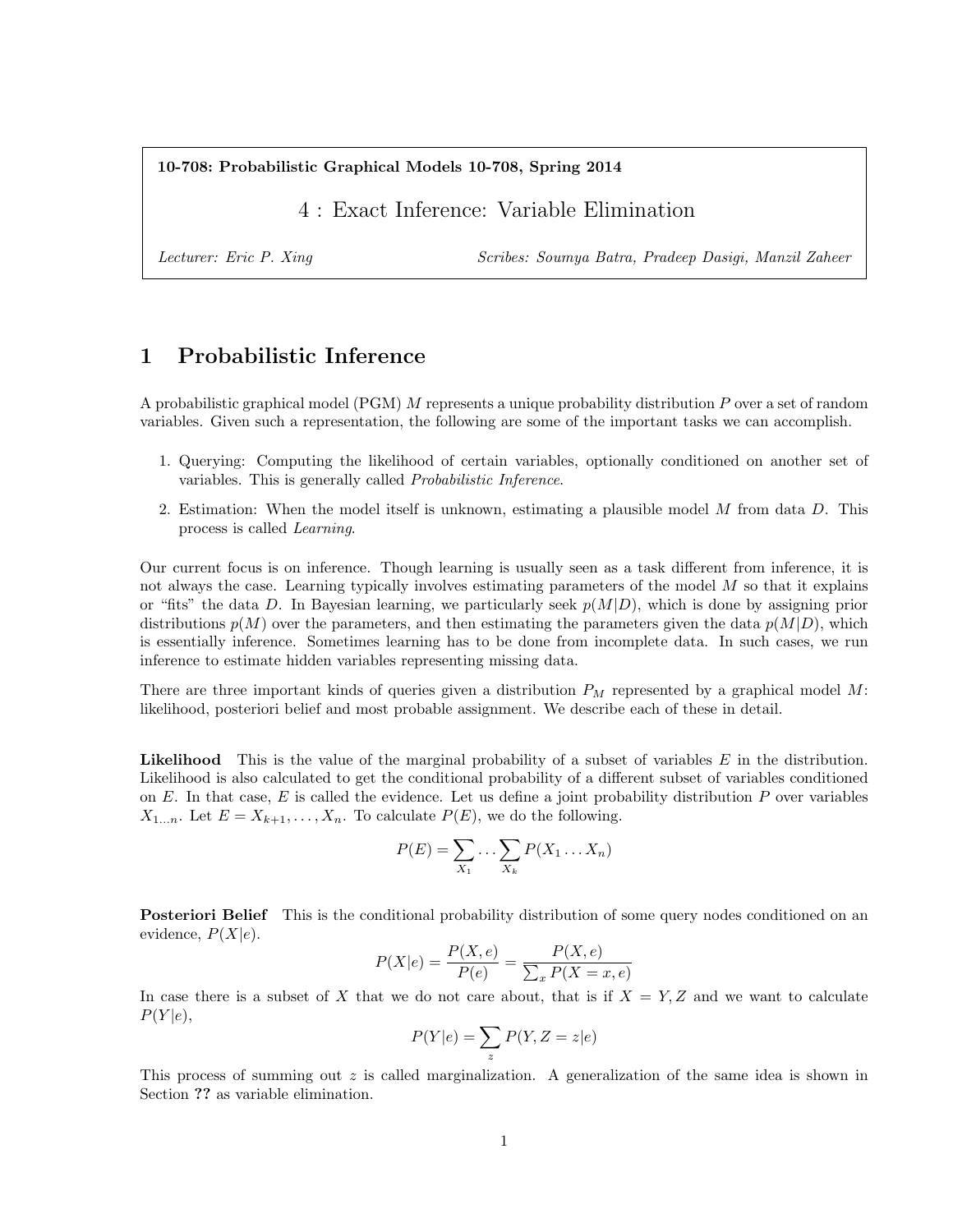Posteriori belief has multiple applications in statistical analysis and learning. Given a causal trail, calculating the conditional probability of effects given causes is called prediction. In this case, the query node is a descendant of the evidence. Diagnosis is calculating the conditional probability of causes given effects, and this is useful in finding the probability of a disease given the symptoms. In this case, the query node is an ancestor of the evidence node in the trail. While learning under partial observation, posteriori belief of the unobserved variables given the observed ones is calculated.

Most Probable Assignment In this query, we are interested in finding only one set of values for the query variables that maximize the given conditional probability instead of finding the entire distribution.

$$
MPA(Y|e) = \underset{y \in Y}{\arg \max} P(Y|e)
$$

Calculating the posteriori belief is not a necessary pre-requisite for finding MPA as we can usually find some clever tricks to directly calculate the latter. MPA has direct applications in tasks like classification and explanation.

### 1.1 Complexity of Inference

Computing  $P(X = x|e)$  in a GM is an NP-hard problem, which means that there is not generalized efficient algorithm for inference given an arbitrary PGM, query and evidence nodes. However, for some families of models, there are polynomial time algorithms for inference. Another solution to deal with the hardness of the problem is finding approximate solutions. The following is a list of some of the exact and approximate algorithms on graphical models.

#### Exact Inference

- *•* Elimination algorithm
- *•* Message passing algorithm
- *•* Junction tree algorithms

#### Approximate Inference

- *•* Stochastic simulation
- Markov chain Monte Carlo methods
- *•* Variational algorithms

The current focus is on exact algorithms, and in particular we deal with the Elimination algorithm in detail. A key observation is that given query and evidence nodes in a PGM, calculating the posteriori belief does not involve some of the variables in the joint distribution. Hence the idea is to avoid the marginalization involving a naive summation over an exponential number of terms.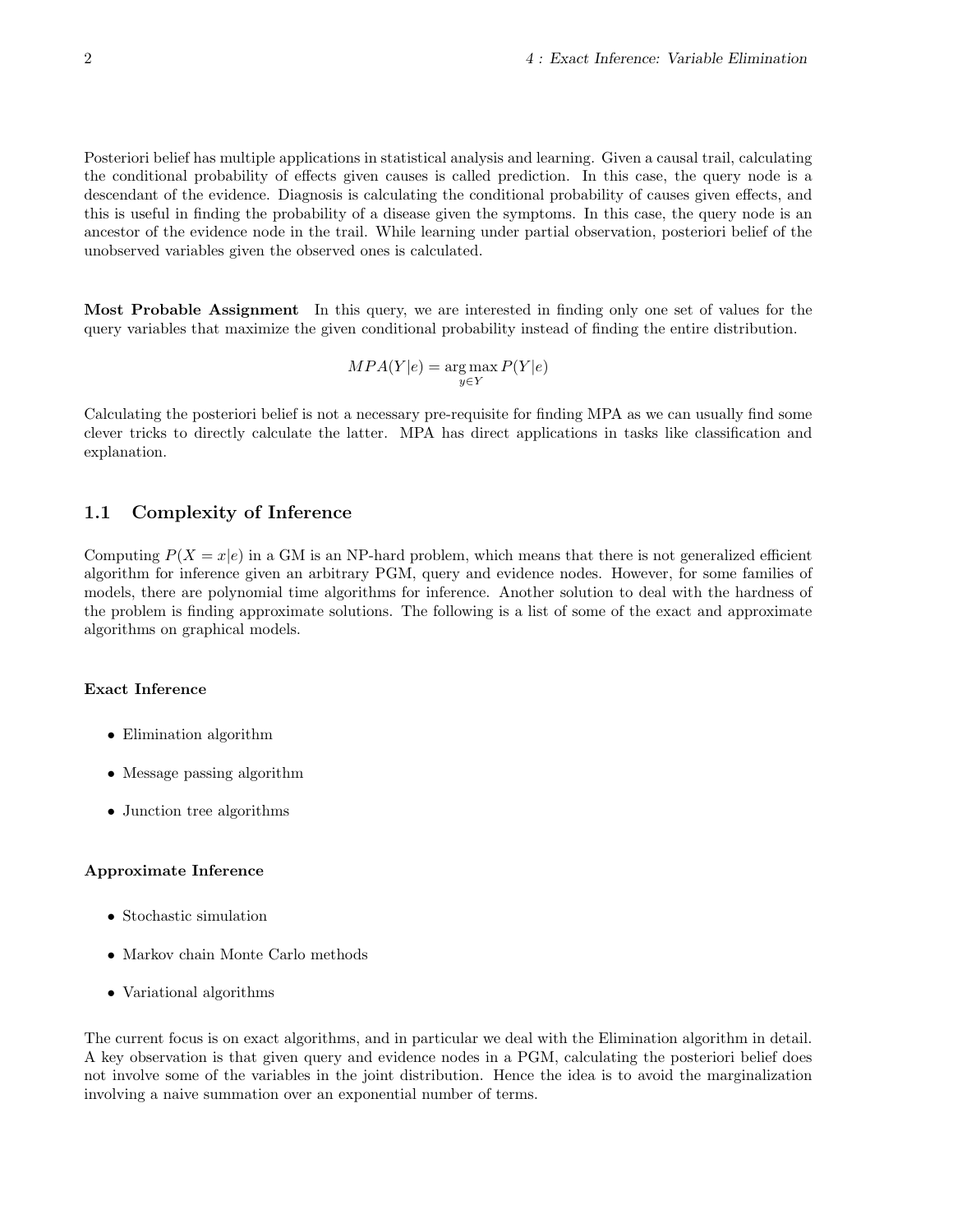# 2 Marginalization and Elimination

### 2.1 Variable Elimination on a Chain

Let us consider a simple example of directed chain of 5 random variables *A, B, C, D,* and *E*, as in Figure ??. For simplicity suppose that each variable can take *n* number of values. A straightforward probabilistic description would require a full joint probability table containing *n*<sup>5</sup> entries. As we can see the size of this table is exponential in the number of variables. Now if we want to evaluate the probability that variable E takes on value e, i.e.  $P(E = e)$  under this model description, we have to compute:

$$
P(e) = \sum_{a,b,c,d} P(a,b,c,d,e)
$$

However, this operation requires marginalizing/integrating/summing out the other 4 variables, which involves  $O(n<sup>4</sup>)$  addition operations, i.e. exponential number of operations in the number of variables.



Figure 1: A simple directed probabilistic model with a chain structure

We can be smarter by exploiting the structure of the chain, i.e. factorize the joint probability according to the chain and rewrite as:

$$
P(e) = \sum_{a,b,c,d} P(a,b,c,d)
$$
  
= 
$$
\sum_{a,b,c,d} P(a)P(b|a)P(c|b)P(d|c)P(e|d)
$$

Now in the factorized joint distribution, not all terms have a dependence on all variables. So if we want to sum over A, then  $P(c|b)$ ,  $P(d|c)$ , and  $P(e|d)$  are not affected by the value of a. So we can pull those three terms that don't depend on a out of this summation. Then we have to perform summation over the only terms that are affected, i.e.  $P(a)$  and  $P(b|a)$ .

$$
P(e) = \sum_{a,b,c,d} P(a)P(b|a)P(c|b)P(d|c)P(e|d)
$$
  
= 
$$
\sum_{b,c,d} P(c|b)P(d|c)P(e|d) \sum_{a} P(a)P(b|a)
$$
  
= 
$$
\sum_{b,c,d} P(c|b)P(d|c)P(e|d)P(b)
$$

The result of the summation would marginal distribution of *B* which is a function that depends only on the value of *B* and no other variables. Next, we can repeat the same process using the summation over another variable, such as *B*. First we pull out all the terms in the joint distribution that don't depend on B, and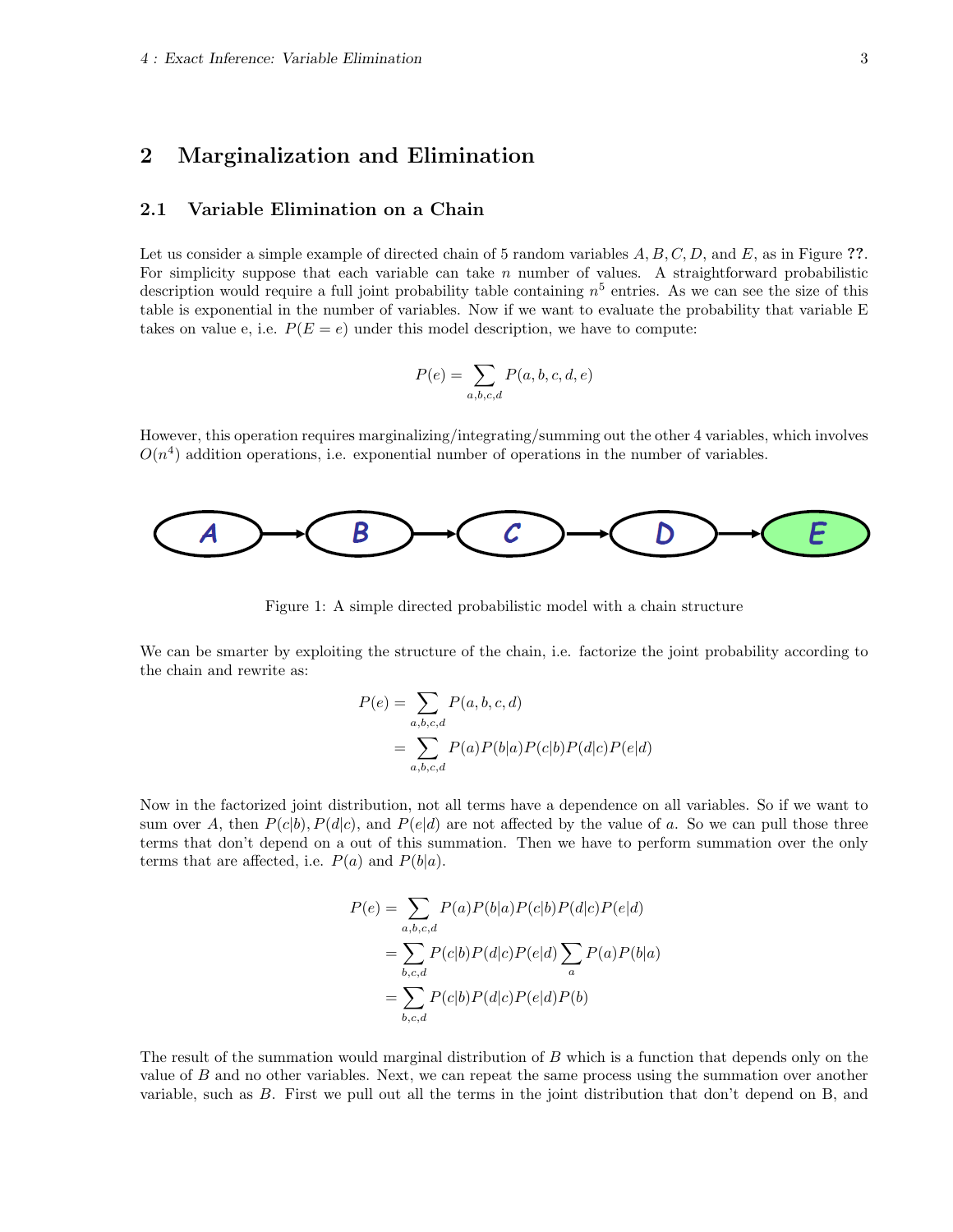then we compute the value of the sum:

$$
P(e) = \sum_{b,c,d} P(c|b)P(d|c)P(e|d)P(b)
$$
  
= 
$$
\sum_{c,d} P(d|c)P(e|d) \sum_{b} P(c|b)P(b)
$$
  
= 
$$
\sum_{c,d} P(d|c)P(e|d)P(c)
$$

We can continue this process by performing the same steps for the remaining summations over *C* and *D*:

$$
P(e) = \sum_{c,d} P(d|c)P(e|d)P(c)
$$
  
= 
$$
\sum_{d} P(e|d) \sum_{c} P(d|c)P(c)
$$
  
= 
$$
\sum_{d} P(e|d)P(d)
$$

Using this procedure, we can eliminate one variable at a time. This reduces the amount of computation by performing the summations one at a time consisting of  $O(n^2)$  operations (due to the number of values taken by the variable (node) being marginalized those taken by its child node). Then total elimination steps would be  $O(kn^2)$  where k is the number of variables.

### 2.2 Variable Elimination on a HMM

A more realistic example would be to consider a Hidden Markov Model (HMM), as shown in Figure ??. Suppose we are interested in finding out the state the HMM is in when it emitted  $x_i$ , then we would like to evaluate  $P(y_i|x_1, ..., x_T)$ . As in the chain, we begin by writing out the full joint distribution and marginalizing out all of the variables that we don't care about:

$$
P(y_i|x_1,...,x_T) \propto \sum_{y_1,...,y_{i-1},y_{i+1},...,y_T} p(x_1, x_2,...,x_T, y_1, y_2,...,y_T)
$$
  
= 
$$
\sum_{y_1,...,y_{i-1},y_{i+1},...,y_T} p(y_1)p(x_1|y_1)p(y_2|y_1)p(x_2|y_2)...p(y_T|y_{T-1})p(x_T|y_T)
$$

Once again, we can reduce computational cost by exploiting the structure in the HMM or its graphical model. The procedure would be to move in any order through the variables being eliminated (all *Y* 's except *Yi*), select only the terms in the factored joint distribution that depend on the current elimination variable *Y<sup>j</sup>* , and calculate the summation over values *y<sup>j</sup>* to generate a new factor that doesn't depend on *Y<sup>j</sup>* . For example, suppose we start by eliminating  $Y_1$ . Then the first summation we compute will be:

$$
\sum_{y_1} P(y_1) P(x_1|y_1) P(y_2|y_1) = \alpha_1(x_1, y_2)
$$

Next we eliminate  $Y_2$  by performing the following summation:

$$
\sum_{y_2} \alpha_1(x_1, y_2) P(x_2|y_2) P(y_3|y_2) = \alpha_2(x_1, x_2, y_3)
$$

Then we eliminate each of  $Y_3, ..., Y_{i-1}$  in turn. For the variables  $Y_{i+1}, ..., Y_T$  we carry out similar procedure. Let us start by eliminating  $Y_T$ :

$$
\sum_{y_T} P(x_T|y_T)P(y_T|y_{T-1}) = \beta_T(x_T, y_{T-1})
$$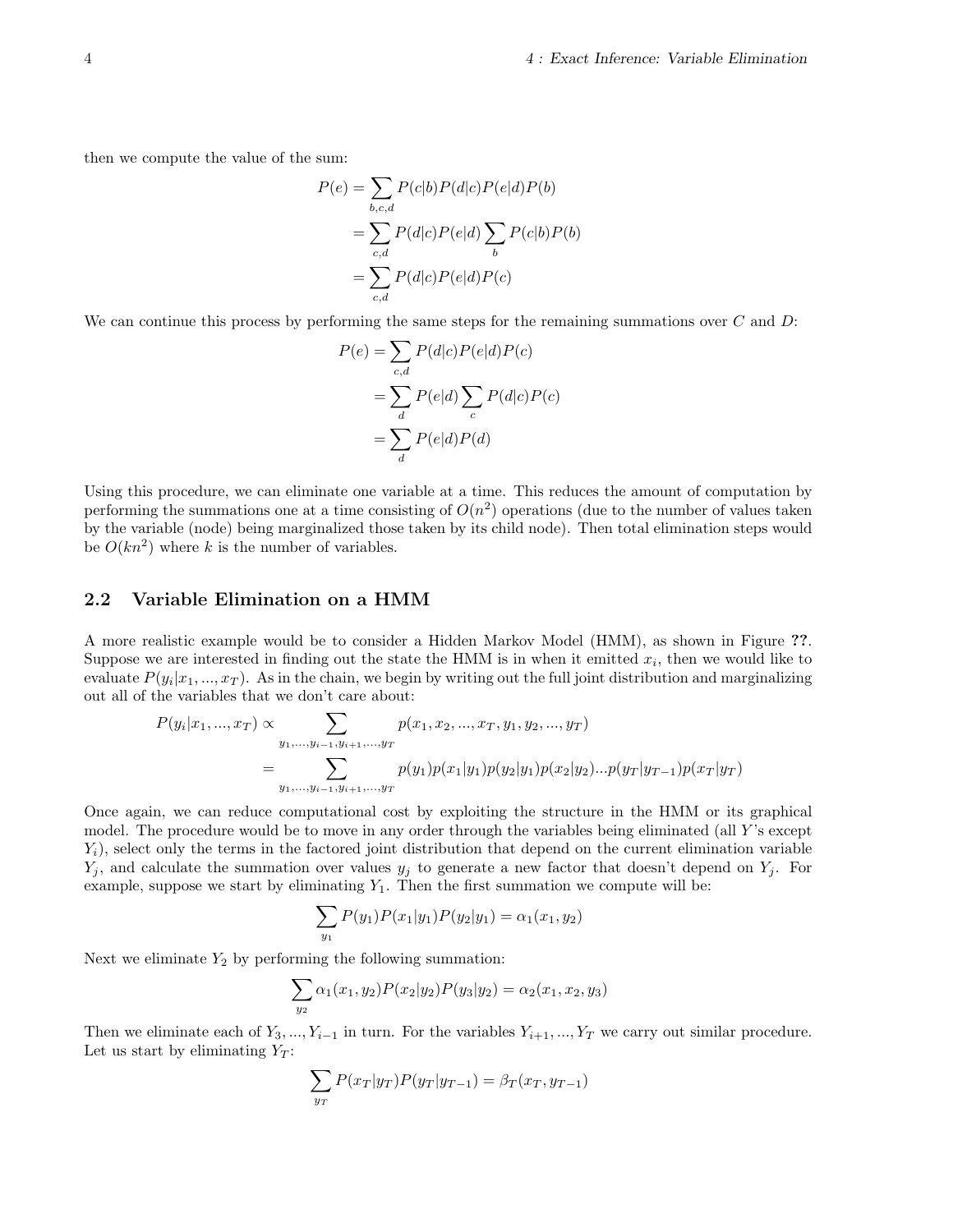Next we eliminate  $Y_{T-1}$  by performing the following summation:

$$
\sum_{y_{T-1}} P(y_{T-1}|y_{T-2}) P(x_{T-1}|y_{T-1}) \beta_T(x_T, y_{T-1}) = \beta_{T-1}(x_{T-1}, x_T, y_{T-2})
$$

After all the variables have been eliminated, we can calculate the conditional probability of *y<sup>i</sup>* using final factor:

 $p(y_i|x_1,...,x_T) \propto P(x_i|y_i)\alpha_{i-1}(x_1,x_2,...,x_{i-1},y_i)\beta_{i+1}(x_{i+1},...,x_T,y_i)$ 



Figure 2: Hidden Markov Model

We next need to normalize to obtain a proper probability:

$$
P(y_i|x_1,...,x_T) = \frac{P(x_i|y_i)\alpha_{i-1}(x_1,x_2,...,x_{i-1},y_i)\beta_{i+1}(x_{i+1},...,x_T,y_i)}{\sum_{y_i} P(x_i|y_i)\alpha_{i-1}(x_1,x_2,...,x_{i-1},y_i)\beta_{i+1}(x_{i+1},...,x_T,y_i)}
$$

This procedure is same as the Forward Backward Algorithm for HMMs. Just as we saw in the chain example, the core operation is the marginalization of each variable, which takes  $O(n^2)$  time. Since we perform *T* such steps, the total cost is again  $O(Tn^2)$ .

### 2.3 Variable Elimination on Undirected Chains

Now consider a simple example of undirected chain of 5 random variables *A, B, C, D,* and *E*, as in Figure ??. Now if we want to evaluate the probability that variable E takes on value e, i.e.  $P(E = e)$  under this model description, we have to compute:

$$
P(e) = \sum_{a,b,c,d} \frac{1}{Z} \phi(a,b) \phi(b,c) \phi(c,d) \phi(d,e)
$$

Figure 3: A simple undirected probabilistic model with a chain structure

Like before we can see that not all terms have a dependence on all variables. So if we want to sum over *A*, then  $\phi(b, c), \phi(c, d)$ , and  $\phi(d, e)$  are not affected by the value of *a*. So we can pull those three terms that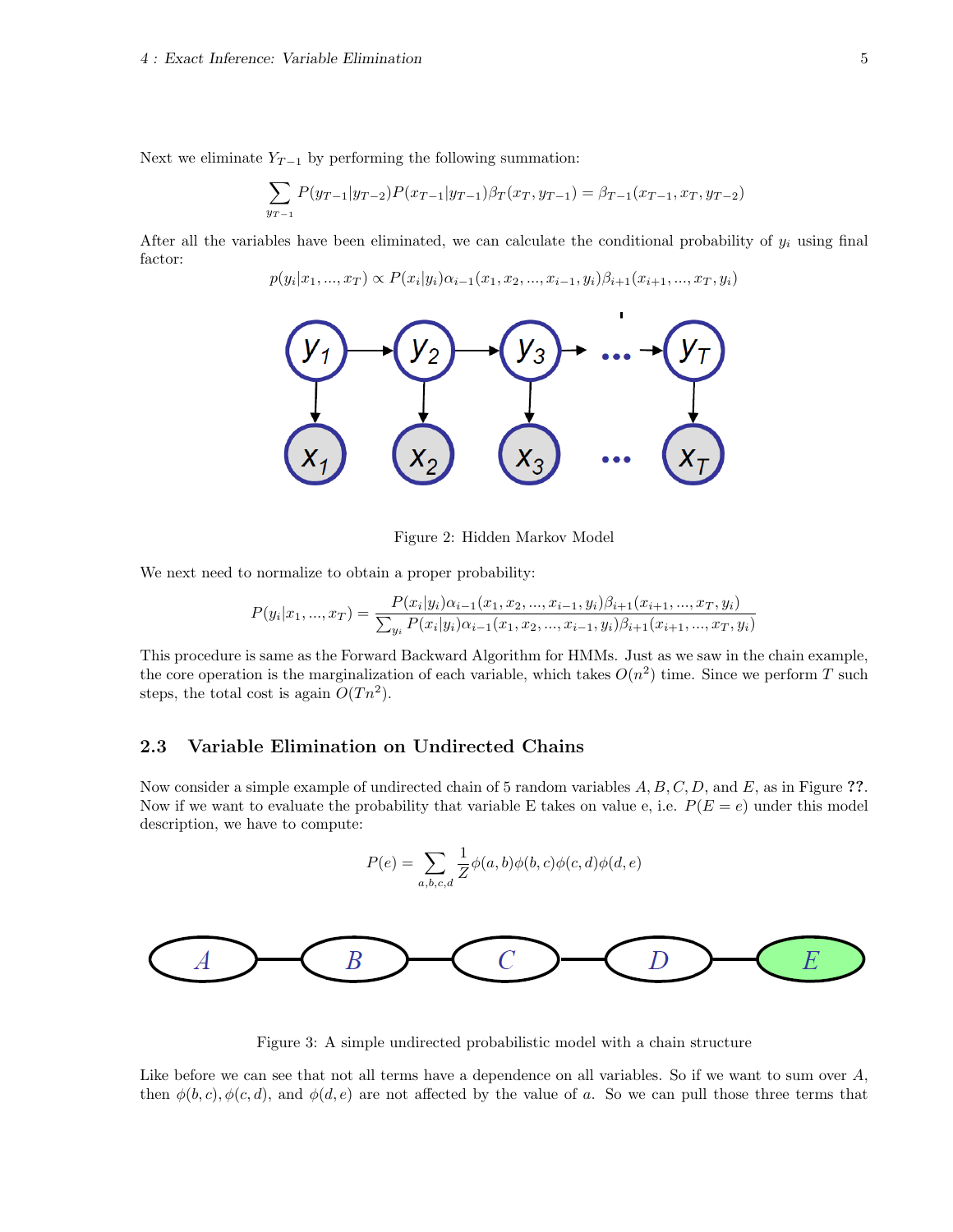don't depend on a out of this summation. Then we have to perform summation over the only  $\phi(a, b)$ . We keep repeating this procedure.

$$
P(e) \propto \sum_{a,b,c,d} \phi(a,b)\phi(b,c)\phi(c,d)\phi(d,e)
$$
  
= 
$$
\sum_{b,c,d} \phi(b,c)\phi(c,d)\phi(d,e) \sum_a \phi(a,b)
$$
  
= 
$$
\sum_{b,c,d} \phi(b,c)\phi(c,d)\phi(d,e)m_a(b)
$$
  
= 
$$
\sum_{c,d} \phi(c,d)\phi(d,e) \sum_b \phi(b,c)m_a(b)
$$
  
= 
$$
\sum_{c,d} \phi(c,d)\phi(d,e)m_b(c)
$$
  
= 
$$
\sum_{d} \phi(d,e) \sum_{c} \phi(c,d)m_b(c)
$$
  
= 
$$
\sum_{d} \phi(d,e)m_c(d)
$$
  
= 
$$
\sum_{d} \phi(d,e)m_c(d)
$$
  
= 
$$
m_d(e)
$$

Finally we normalize to obtain a proper probability:

$$
P(e) = \frac{m_d(e)}{\sum_e m_d(e)}
$$

Next we present a formal general algorithm to solve such problems.

## 2.4 The General Variable Elimination Algorithm

Suppose  $\mathcal X$  be set of all random variables involved in the graphical model. Let  $\mathfrak F$  denote the set of factors and then for each factor  $\phi \in \mathfrak{F}$  denote by scope  $[\phi] \subseteq \mathcal{X}$  the set of all variables involved in  $\phi$ . Suppose  $\mathcal{Y} \subset \mathcal{X}$ be the set of query variables, then  $Z = \mathcal{X} - \mathcal{Y}$  would be the set of variables to be eliminated. Further we can have a set of observed variables, termed as evidence denoted by *E*. We deal with evidence, i.e. observed variables by defining evidence potential:

$$
\delta(\mathcal{E}_i, \bar{e}_i) = \begin{cases} 1 & \text{if } \mathcal{E}_i = \bar{e}_i \\ 0 & \text{if } \mathcal{E}_i \neq \bar{e}_i \end{cases}
$$

and in turn the total evidence potential:

$$
\delta(\mathcal{E}, \bar{e}) = \prod_{i \in \mathcal{I}} \delta(\mathcal{E}_i, \bar{e}_i)
$$

This trick of evidence potential allows us to treat marginalization and conditioning as formally equivalent as the evidence potentials basically converts evaluations into sums.

The high level idea is to express any query in the following form:

$$
P(\mathcal{Y}|\mathcal{E}) \propto \sum_{\mathcal{Z}} \prod_{\phi \in \mathfrak{F}} \phi(\mathsf{scope}[\phi]) \delta(\mathcal{E}, \bar{e})
$$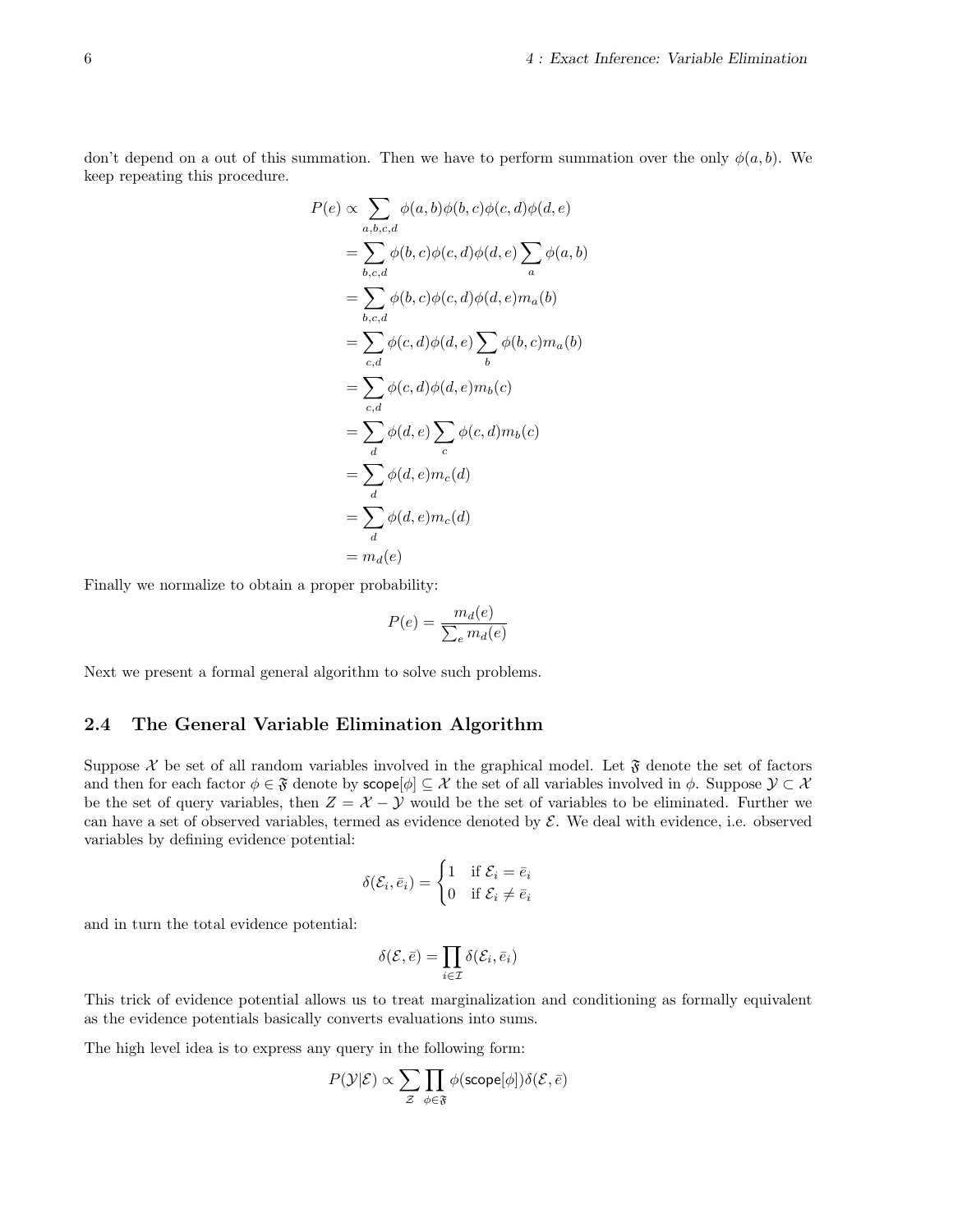Throughout the algorithm we maintain an active set of potential functions. The active list is initialized to hold all factors and the evidence potentials. Then iteratively we find all factors involving the the next variable in the elimination ordering. These factors are removed from the active list and sum of their product with respect to current variable in the elimination order is carried out. In simple words we move all irrelevant terms outside of the innermost sum and compute the innermost sum. Thus obtaining a new intermediate factor, which we re-insert into the active list. We stop when all variables in *Z* are eliminated in the ordering *I*. Finally we wrap-up with normalization as:

$$
P(\mathcal{Y}|\mathcal{E}) = \frac{\phi(\mathcal{Y}, \mathcal{E})}{\sum_{\mathcal{E}} \phi(\mathcal{Y}, \mathcal{E})}
$$

## 2.5 Pseudocode

If G is the graphical model, the pseudocode for the algorithm can be given as

```
Eliminate(G, E, \mathcal{Z}, \mathcal{Y}):
Initialize(G, Y)Evidence(\mathcal{E})
Sum-Product-Variable-Elimination(\mathcal{F}, \mathcal{Z}, \prec)
Normalization(F)
```
Let us see each of the sub-procedures in detail:

#### 1. Intialize $(G, \mathcal{Z})$ :

- (a) Choose an elimination ordering with the query variable at the end of the ordering. Also, if  $\mathcal{Z}_1, \mathcal{Z}_2, \ldots, \mathcal{Z}_k$  is the ordering then  $\mathcal{Z}_i \prec \mathcal{Z}_j$  iff  $i < j$ .
- (b) Initialize the active list, which is essentially a stack  $\mathcal F$  with the full set of factors,  $\phi_1, \phi_2, \dots$
- 2. Evidence(*E*):
	- (a) Grow the stack  $\mathcal F$  further by loading all evidences
- 3. Sum-Product-Variable-Elimination $(F, Z, \prec)$ :
	- (a) For all variables in the ordering,  $\mathcal{Z}_1, \mathcal{Z}_2, ... \mathcal{Z}_k k$  call subroutine:

 $\mathcal{F} \leftarrow Sum\text{-}Product\text{-}Eliminate\text{-}Var(\mathcal{F}, Z_i); i = 1, \dots, k$ 

Each iteration creates a new stack and overwrites the existing one. The subroutine sums over the product of all factors of the variable to be eliminated and returns a new stack with the variable eliminated.

(b) After all iterations are complete, we get a stack of final potentials. We take product of all of these to get our query out.

$$
\phi^* \leftarrow \prod_{\phi \in \mathcal{F}} \phi
$$

#### 4. Normalization(*F*):

(a) Finally, we normalize the potential thus obtained  $\phi^*$ .

$$
P(X|E) \leftarrow \phi^*(X) / \sum_x \phi^*(X)
$$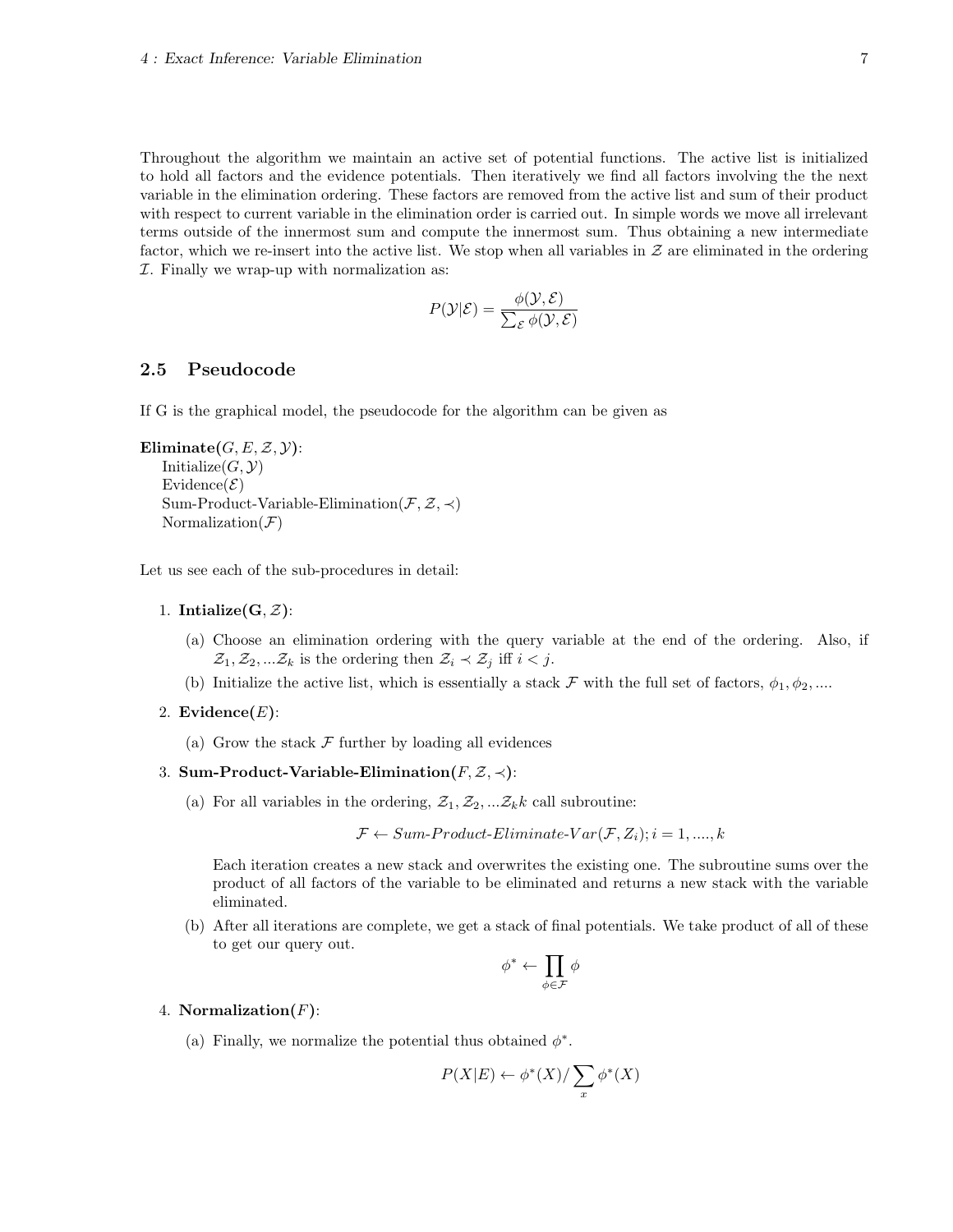#### 5. Sum-Product-Eliminate-Var (*F, Z*):

(a) Define  $\mathcal{F}'$  as scope of *Z*, i.e., all terms in the stack  $\mathcal{F}$  having  $Z_i$  as an argument.

$$
\mathcal{F}' \leftarrow \{ \phi \in \mathcal{F} : Z \in \mathit{Scope}[\phi] \}
$$

(b) Define  $\mathcal{F}$ " as the remaining stack.

 $F'' \leftarrow F - F'$ 

(c) Take product of all factors in F'. This is the product step of the Sum-Product operation.

$$
\psi \leftarrow \prod_{\phi \in \mathcal{F}'} \phi
$$

(d) Take sum on these product factors over Z, so that Z is eliminated. A new factor  $\tau$  is generated.

$$
\tau \leftarrow \sum_Z \psi
$$

(e) Put  $\tau$  on top of stack and return.

$$
return \quad \mathcal{F}" \cup \tau
$$

#### 2.6 Variable Elimination on more complex network

Consider the a little more complicated directed graphical model as shown in figure 3. The complete set of random variables is  $\mathcal{X} = A, B, C, D, E, F, G, H$ . Suppose we need to evaluate the query  $P(A|H = h)$ , then  $\mathcal{Y} = A$  and we need to eliminate  $\mathcal{Z} = B, C, D, E, F, G, H$ . The evidence set is simply  $\mathcal{E} = H$  with the evidence potential being  $\delta(\mathcal{E}, \bar{e}) = \delta(H, h)$ .

So the initially with all factors we have

$$
P(a)P(b)P(c|b)P(d|a)P(e|c,d)P(f|a)P(g|e)P(h|e,f)
$$

and also push in the evidence potential  $\delta(H, h)$ . Suppose we choose an elimination order  $\mathcal{I} = H, G, F, E, D, C, B$ (more on how to choose a good elimination order will follow). Then we follow the general variable elimination algorithm as follows:

1. Conditioning H: As discussed earlier this step is isomorphic to a marginalization step wherein we fix the evidence node on its observed value:

$$
m_h(e, f) = \sum_h p(h|e, f)\delta(h, \tilde{h})
$$

Leaving the factors as

$$
P(a)P(b)P(c|b)P(d|a)P(e|c,d)P(f|a)P(g|e)m_h(e,f)
$$

2. Eliminate G: We compute

$$
m_g(e) = \sum_g P(g|e) = 1
$$

to yield

$$
P(a)P(b)P(c|b)P(d|a)P(e|c,d)P(f|a)mh(e,f)
$$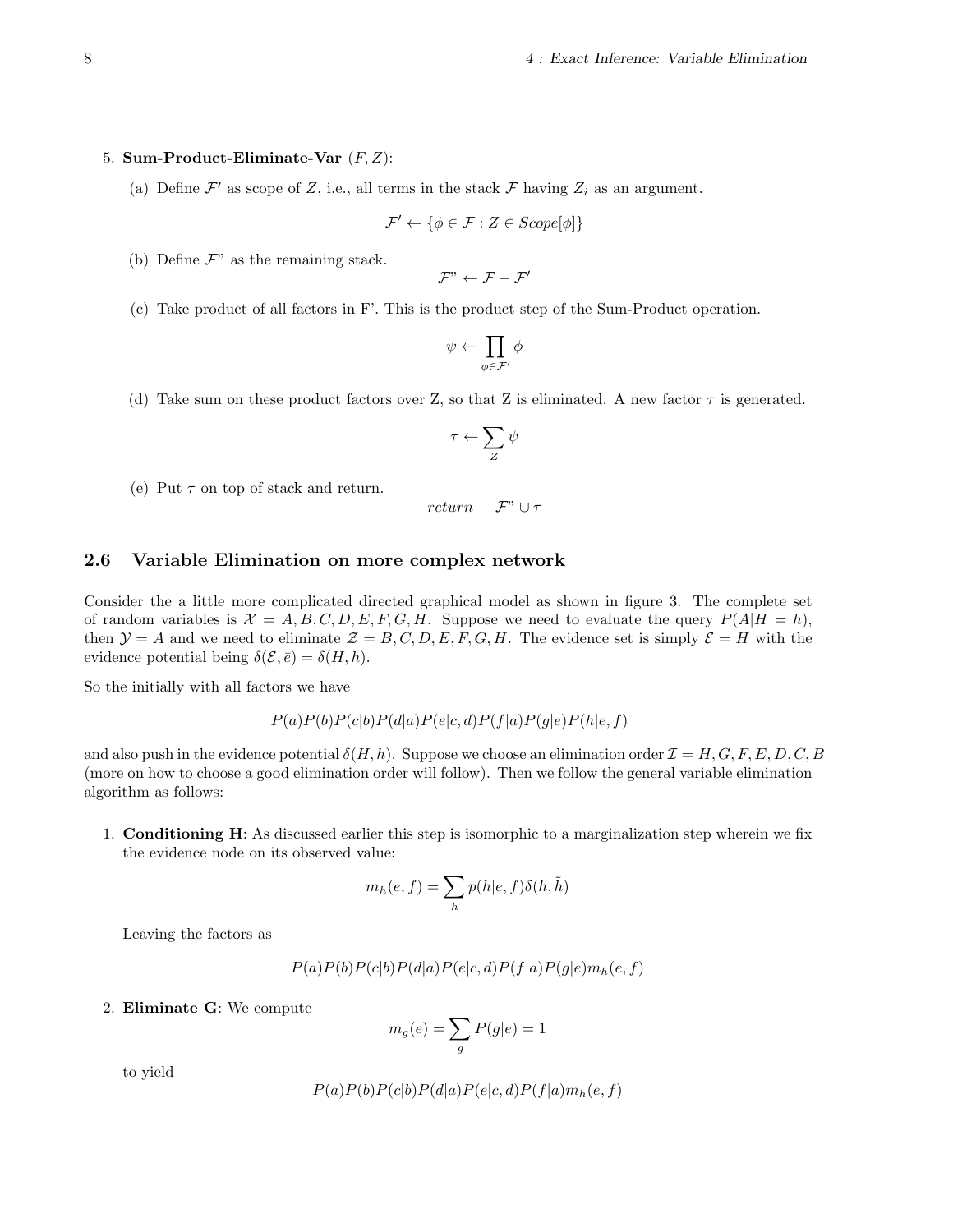3. Eliminate F: We compute

$$
m_f(e, a) = \sum_f p(f|a) m_h(e, f)
$$

to yield

$$
P(a)P(b)P(c|b)P(d|a)P(e|c,d)m_f(e,a)
$$

4. Eliminate E: We compute

$$
m_e(a, c, d) = \sum_e P(e|c, d)m_f(e, a)
$$

 $P(a)P(b)P(c|b)P(d|a) m_e(a, c, d)$ 

to yield

5. Eliminate D: We compute

$$
m_d(a,c) = \sum_d P(d|a) m_e(a,c,d)
$$

to yield

$$
P(a)P(b)P(c|b)m_d(a,c)
$$

6. Eliminate C: We compute

$$
m_c(a,b) = \sum_c P(c|b) m_d(a,c)
$$

 $P(a)P(b)m_c(a,b)$ 

to yield

7. Eliminate B: We compute

$$
m_b(a) = \sum_b P(b) m_c(a, b)
$$

 $P(a)m_b(a)$ 

to yield

8. Normalization: We wrap-up with normalization as

$$
P(a|h = \tilde{h}) = \frac{P(a)m_b(a)}{\sum_a P(a)m_b(a)}
$$

## 2.7 Complexity of Variable Elimination

For each variable x to be eliminated, the Sum-Product operation can be broken down into two parts:

1. Product:

$$
m'_{x}(x, y_1, ..., y_k) = \prod_{i=1}^{k} m_{i}(x, y_{c_i})
$$

2. Sum:

$$
m_x(y_1,..,y_k) = \sum_x m'_x(x,y_1,...,y_k)
$$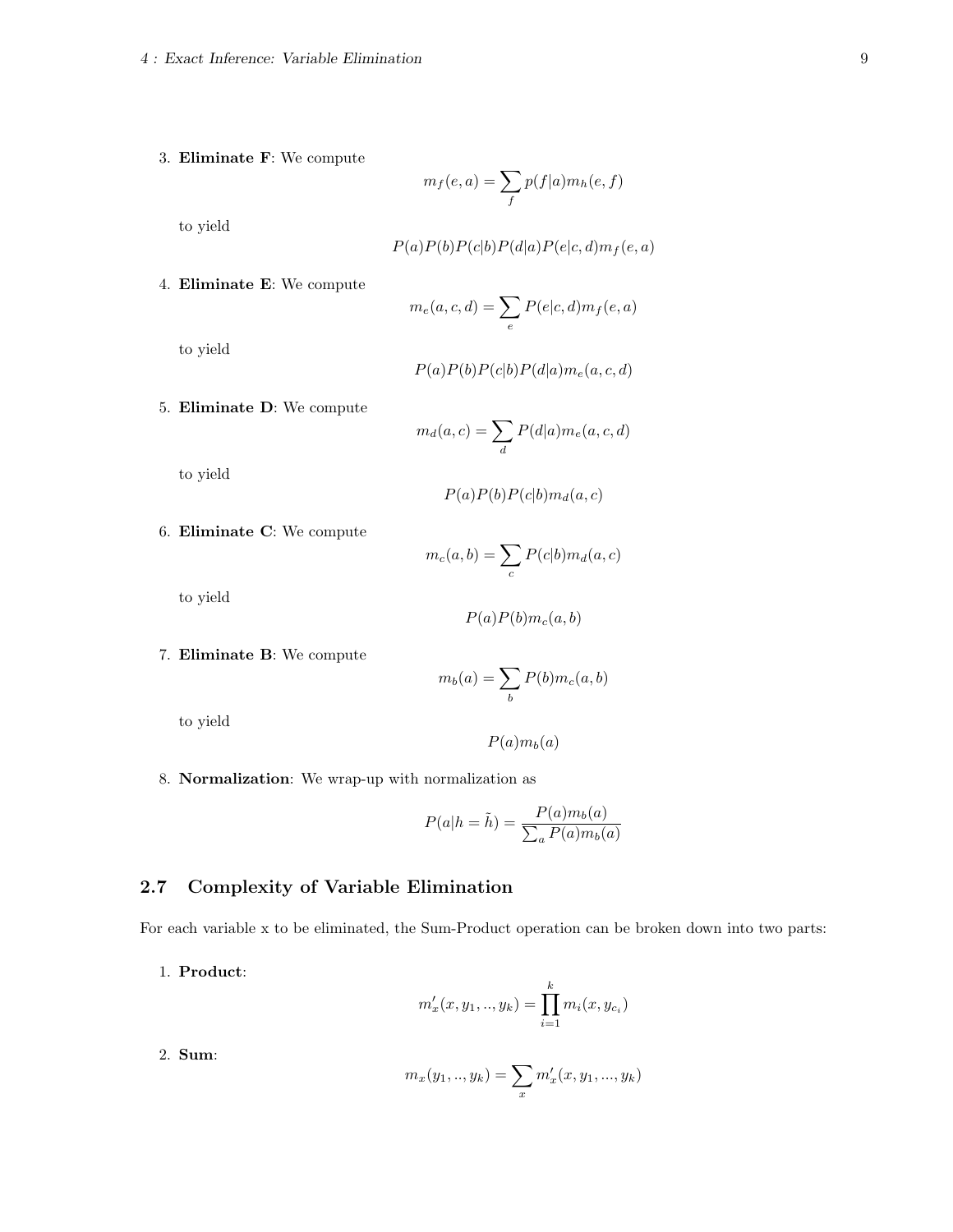Now, Total number of multiplications required =  $k \times |Val(X)| \times \prod_i |Val(Y_{C_i})|$ , where  $Y_{c_i}$  is the  $i^{th}$  configuration of the clique c defined on Y

Total number of additions =  $|Val(X)| \times \prod_i |Val(Y_{C_i})|$ 

Following important points are made about the Sum-Product operation:

- 1. Both the above steps are polynomial, not exponential to the number of states in every random variable.
- 2.  $Val(Y_{C_i})$  is the local exponential term, dependent on the size of the clique used to define intermediate term. However, outside the clique, this becomes multiplicative.
- 3. This is the major benefit of the Sum-Product operation. It reduced a globally exponential operation to one which is locally exponential but globally polynomial. The polynomial depends on the number of cliques used to define the model and the complexity depends on the local cliques produced.

# 3 Graph Elimination

### 3.1 Graph Elimination on Undirected and Directed Graphs



Figure 4: A Graph Elimination procedure

A graph elimination procedure for undirected graphs is as follows:

- 1. Begin with the graph and an elimination ordering.
- 2. For each variable in the ordering, connect all neighbors of the variable.
- 3. Eliminate the variable.

For a directed graph, first the graph is moralized. The remaining procedure stays the same as in undirected graphs. At each iteration, a sequence of subgraphs is obtained that includes the variable to be eliminated, remaining variables coupled with the variable to be eliminated and edges resultant from elimination. After each iteration, we record the elimination cliques of the graph, i.e., clique formed by the neighbors of the variable being eliminated and the variable itself. These cliques are equivalent to the sets of variables on which summations operate in probabilistic inference using Variable Elimination. Graph Elimination presents two interesting intuitions:

1. The elimination ordering determines the intermediate terms being produced. Different subgraphs would be produced for different elimination orderings. The structure of the graph can give us intuition about how to structure our elimination ordering.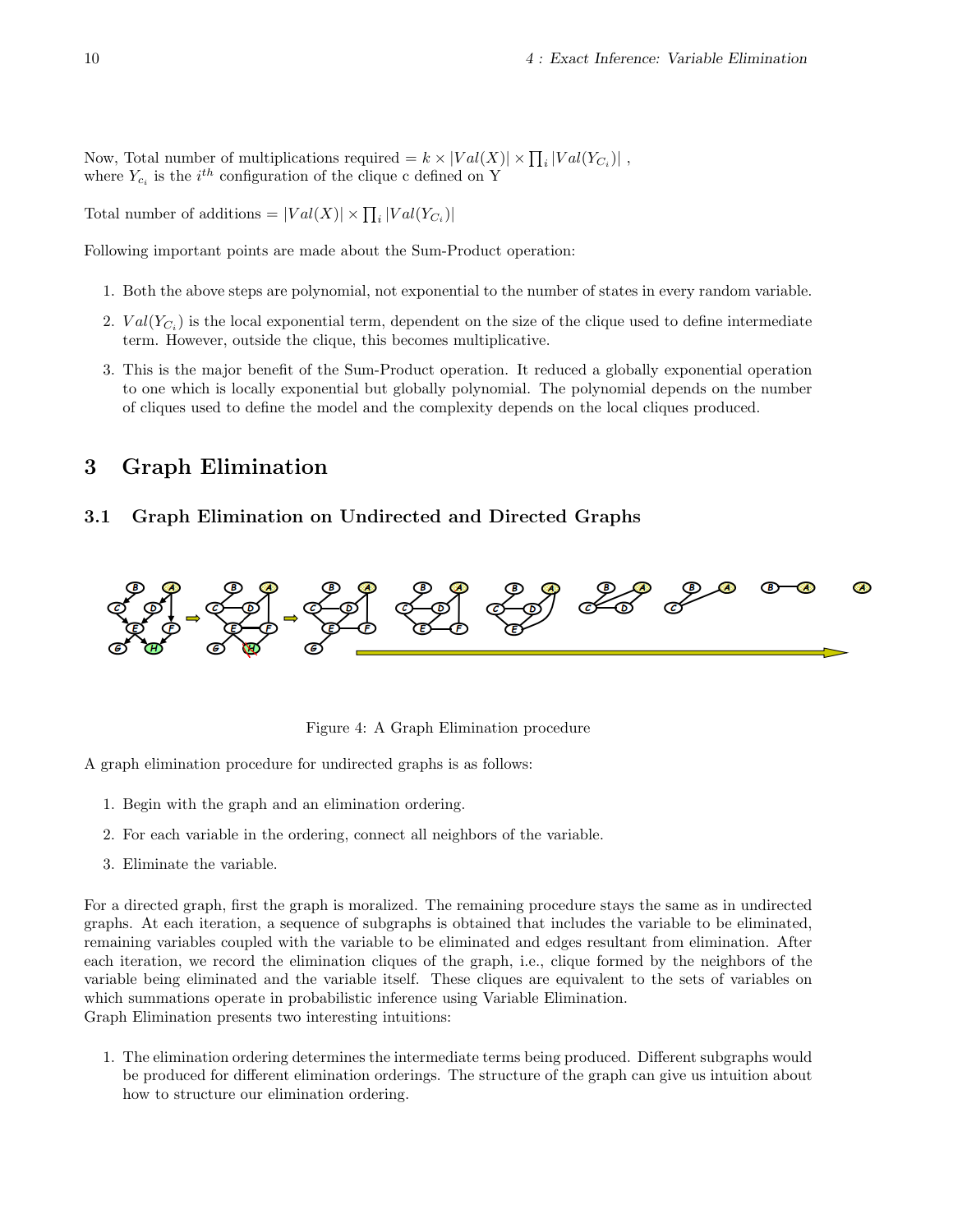

Figure 6: A Tree Graph

2. Intermediate terms can be viewed as different messages being passed from clique being eliminated to the next clique to be eliminated.

## 3.2 Complexity of Graph Elimination

The complexity for a Graph Elimination on a graph is proportional to the size of the largest intermediate message (intermediate term). The size of the largest intermediate clique would be the bottleneck of the algorithm. This is called the *tree-width* of the graph. Essentially, the problem of finding the largest intermediate clique would be NP-hard. However, we can use intuition from the structure of the graph to find a good ordering that will result in smallest largest intermediate clique. As an example, for a star graph, it is best to eliminate all the leaf nodes first. However, if we start from the middle node, it will result in one large clique consisting of all leaf nodes. Another example is of tree graphs like the one shown in Figure ??. Starting from the leaf nodes is the best elimination ordering.

Let us now consider the Ising Model as shown in Figure ??. The complexity or treewidth of this model is equal to the number of nodes in a single dimension of the grid. Such models can be used to represent images. However, in such a case memory requirements are too big. For a binary  $255 \times 255$  image, we need  $2^{255}$  bits. Hence, graph elimination is not practical in this case.